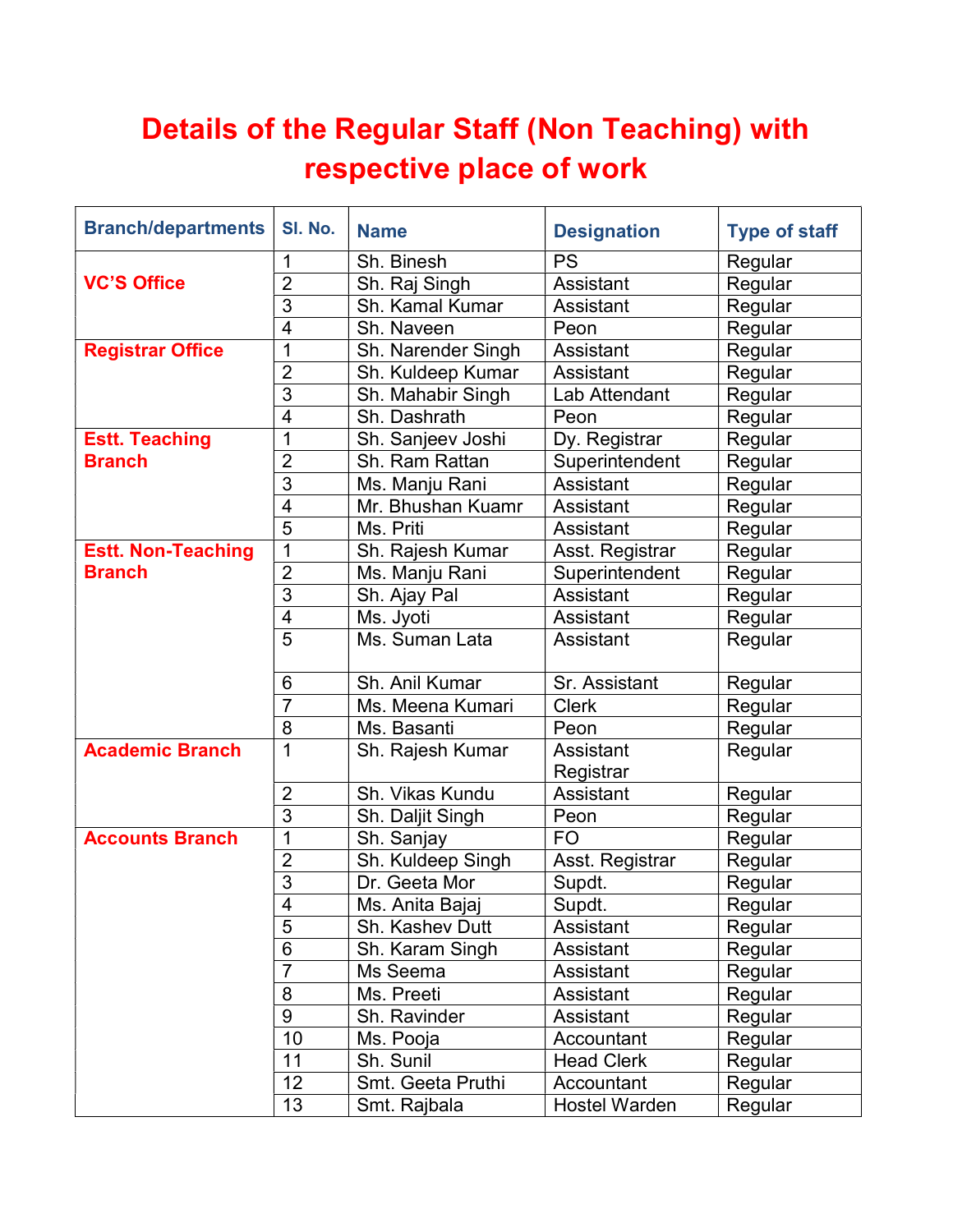|                       | 14              | Ms. Savita           | <b>Clerk</b>            | Regular |
|-----------------------|-----------------|----------------------|-------------------------|---------|
|                       | 15              | Sh. Vijaypal         | Cashier                 | Regular |
|                       | 16              | Sh. Rajbir           | <b>Clerk</b>            | Regular |
|                       | 17              | Ms. Preeti           | <b>Hostel Attendant</b> | Regular |
|                       | 18              | Ms. Suman            | <b>Hostel Attendant</b> | Regular |
|                       | 19              | Sh. Sunil            | Conductor               | Regular |
|                       |                 |                      | (working as Peon)       |         |
|                       | 20              | Smt. Daya            | Hostel Aya              | Regular |
|                       |                 |                      | (working as Peon)       |         |
| <b>Gen Branch</b>     | 1               | Sh. Mahipal Singh    | Assistant               | Regular |
|                       |                 |                      | Registrar               |         |
|                       | $\overline{2}$  | Sh. Vinod            | Assistant               | Regular |
|                       | $\overline{3}$  | Mr. Mohan Nath       | Peon                    | Regular |
| <b>Exam Branch</b>    | 1               | Sh. Ravi Bhushan     | <b>COE</b>              | Regular |
|                       | $\overline{2}$  | Sh. Suresh Kumar     | Assistant<br>Registrar  | Regular |
|                       | 3               | Sh. Kuldeep Singh    | <b>Asst Registrar</b>   | Regular |
|                       |                 |                      | (Additional             |         |
|                       |                 |                      | Charge)                 |         |
|                       | 4               | Sh. Gyan Mehra       | <b>Assistant COE</b>    | Regular |
|                       | 5               | Sh. Sunil Rohilla    | Supdt.                  | Regular |
|                       | $6\phantom{1}6$ | Sh. Naveen           | P.A.                    | Regular |
|                       | $\overline{7}$  | Sh. Anil Vohra       | Programmer              | Regular |
|                       | 8               | Ms. Garima           | Programmer              | Regular |
|                       | $9\,$           | Sh. Jitender Budhwar | Com. Assistant          | Regular |
|                       | 10              | Sh. Ajay Kumar       | Com. Assistant          | Regular |
|                       | 11              | Ms. Sonia            | Com. Assistant          | Regular |
|                       | 12              | Sh Jai Kumar         | Assistant               | Regular |
|                       | 13              | Smt. Nisha           | Assistant               | Regular |
|                       | 14              | Sh. Satyawan         | Assistant               | Regular |
|                       | 15              | Ms. Balwinder        | Assistant               | Regular |
|                       | 16              | Ms. Sheena           | Assistant               | Regular |
|                       | 17              | Sh. Mukesh           | Assistant               | Regular |
|                       | 18              | Sh. Ajay Panwar      | Assistant               | Regular |
|                       | 19              | Sh. Nishchal         | Assistant               | Regular |
|                       | 20              | Ms. Sagarika Pal     | <b>Tech Assistant</b>   | Regular |
|                       | 21              | Ms. Neetu            | Tech . Assistant        | Regular |
|                       | 22              | Ms. Omwati           | <b>Hostel Warden</b>    | Regular |
|                       | 23              | Ms. Kiran Bala       | <b>Hostel Warden</b>    | Regular |
|                       | 24              | Ms. Rekha Shokeen    | <b>Hostel Warden</b>    | Regular |
|                       | 25              | Sh. Rajpal           | <b>Clerk</b>            | Regular |
|                       | 26              | Sh. Yogender         | <b>Clerk</b>            | Regular |
| <b>R&amp;S Branch</b> | 1               | Sh. Mahipal Singh    | Assistant               | Regular |
|                       |                 |                      | Registrar               |         |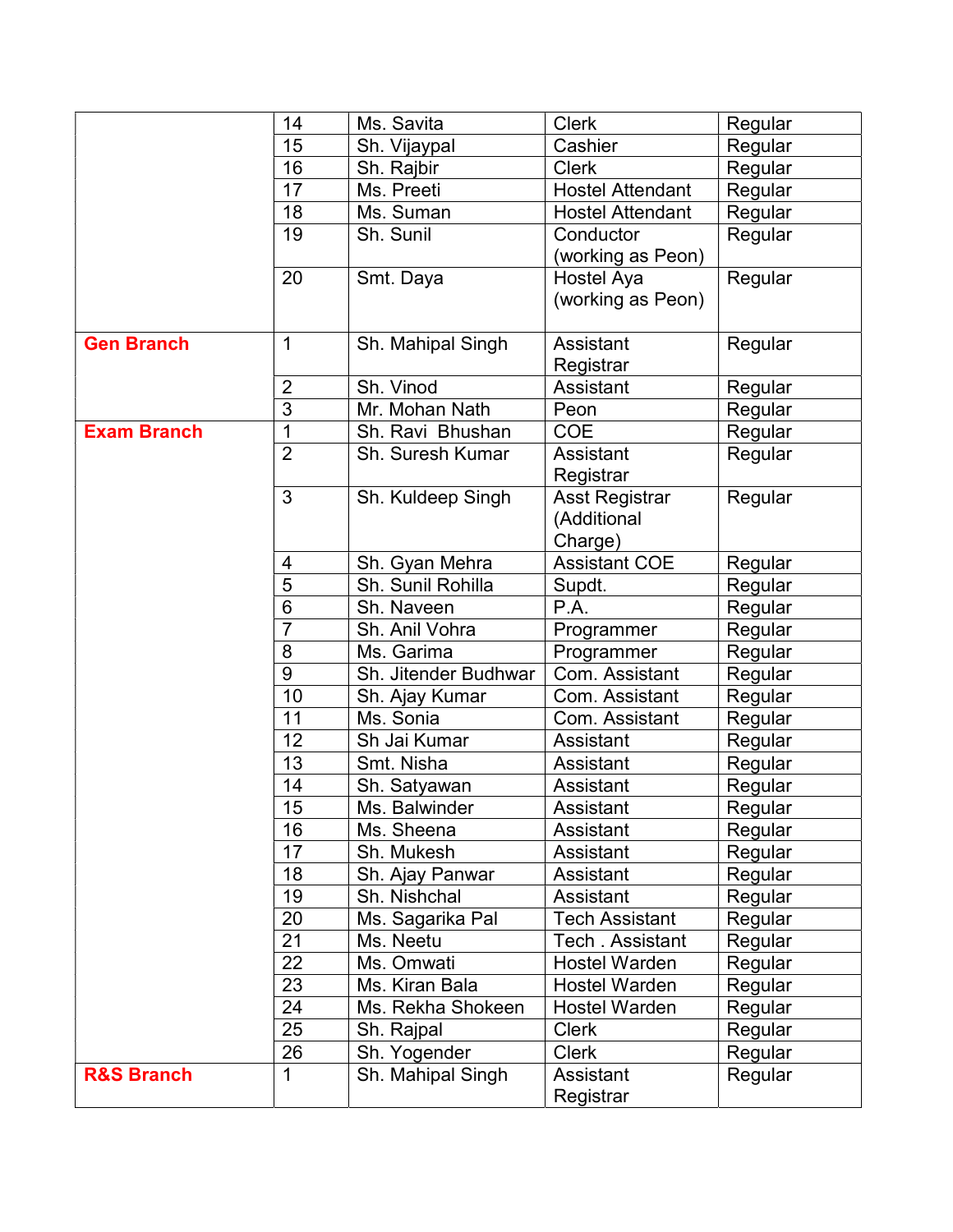|                         | $\overline{2}$           | Mr. Hariom Saini   | Assistant                        | Regular     |
|-------------------------|--------------------------|--------------------|----------------------------------|-------------|
| P & S Branch            | 1                        | Sh. Mahipal Singh  | Assistant                        | Regular     |
|                         |                          |                    | Registrar                        |             |
|                         | $\overline{2}$           | Sh. Parveen Kumar  | Assistant                        | Regular     |
|                         | $\overline{3}$           | Sh. Satishraj      | Welder                           | Regular     |
|                         | $\overline{\mathcal{A}}$ | Sh. Surender       | Peon                             | Regular     |
| <b>LGR Cell</b>         | 1                        | Dr. Pawan Kumar    | <b>Nodal Officer</b>             | Regular     |
|                         | $\overline{2}$           | Sh. Deepak Malik   | <b>ALO</b>                       | Regular     |
|                         | $\overline{3}$           | Sh. Deepak         | Assistant                        | Regular     |
| <b>Transport office</b> | 1                        | Sh. Sanjeev Joshi  | <b>DR Transport</b>              | Regular     |
|                         | $\overline{2}$           | Sh. Jagdish        | <b>Transport Supvr</b>           | Regular     |
|                         | 3                        | Sh. Manoj Kumar    | <b>Driver</b>                    | Regular     |
|                         | $\overline{\mathcal{A}}$ | Sh. Bahadur Singh  | <b>Driver</b>                    | Regular     |
|                         | $\overline{5}$           | Sh. Manjeet        | <b>Driver</b>                    | Regular     |
| <b>HRDC</b>             | 1                        | Dr. Shafali Nagpal | <b>Director</b>                  | Regular     |
|                         | $\overline{2}$           | Sh. Hari Parkash   | Jr. Assistant                    | Regular     |
|                         | 3                        | Ms. Manju Malik    | Com. Operator                    | Regular     |
|                         | $\overline{4}$           | Ms. Sunita         | Watermen                         | Regular     |
| D.A.A                   | 1                        | Prof. Ajit Singh   | Dean Academics<br><b>Affairs</b> | Regular     |
|                         | $\overline{2}$           | Ms. Seema          | Assistant                        | Regular     |
| <b>XEN Office</b>       | 1                        | Sh. Sumer Singh    | SDO (Civil)                      | Regular     |
|                         | $\overline{2}$           | Sh. Labh Singh     | SDO (Elec.)                      | Contractual |
|                         | $\overline{3}$           | Sh. Pitamber       | Peon                             | Regular     |
|                         | 4                        | Sh. Rajbir         | Peon                             | Regular     |
|                         | $\overline{5}$           | Sh. Jogender       | Electrician                      | Regular     |
|                         | 6                        | Sh. Ramkishan      | Welder                           | Regular     |
|                         | $\overline{7}$           | Sh. Arun           | Fitter                           | Regular     |
|                         | 8                        | Sh. Anil           | Peon                             | Regular     |
| <b>LRC</b>              | 1                        | Dr. Ravi Bhushan   | Head                             | Regular     |
|                         | $\overline{2}$           | Sh. Joginder Singh | Com. Instructor                  | Regular     |
| <b>University Guest</b> | $\mathbf 1$              | Dr. Shafali Nagpal | Incharge                         | Regular     |
| <b>House</b>            | $\overline{2}$           | Ms. Rekha          | Assistant<br>(Additional)        | Regular     |
|                         | 3                        | Mr. Godhan Singh   | Peon                             | Regular     |
| <b>CSUIR</b>            | 1                        | Dr. Gyan Chand     | Coordinator                      | Regular     |
|                         | $\overline{2}$           | Sh. Narender Singh | <b>Field Supervisor</b>          | Regular     |
| <b>Central Library</b>  | 1                        | Sh. Nafay Singh    | <b>Assistant Librarian</b>       | Regular     |
|                         | $\overline{2}$           | Sh. Virender Mor   | Fitter                           | Regular     |
| <b>Audit Branch</b>     | 1                        | Sh. Ashwani Dahiya | <b>DD Audit</b>                  | Regular     |
|                         | $\overline{2}$           | Sh. Sanjay Kumar   | <b>RSA</b>                       | Regular     |
|                         | $\overline{3}$           | Sh. Vijay Kumar    | Auditor                          | Regular     |
|                         | $\overline{\mathbf{4}}$  | Smt. Neha Kumari   | Auditor                          | Regular     |
|                         | $\overline{5}$           | Smt. Lata Sangwan  | Auditor                          | Regular     |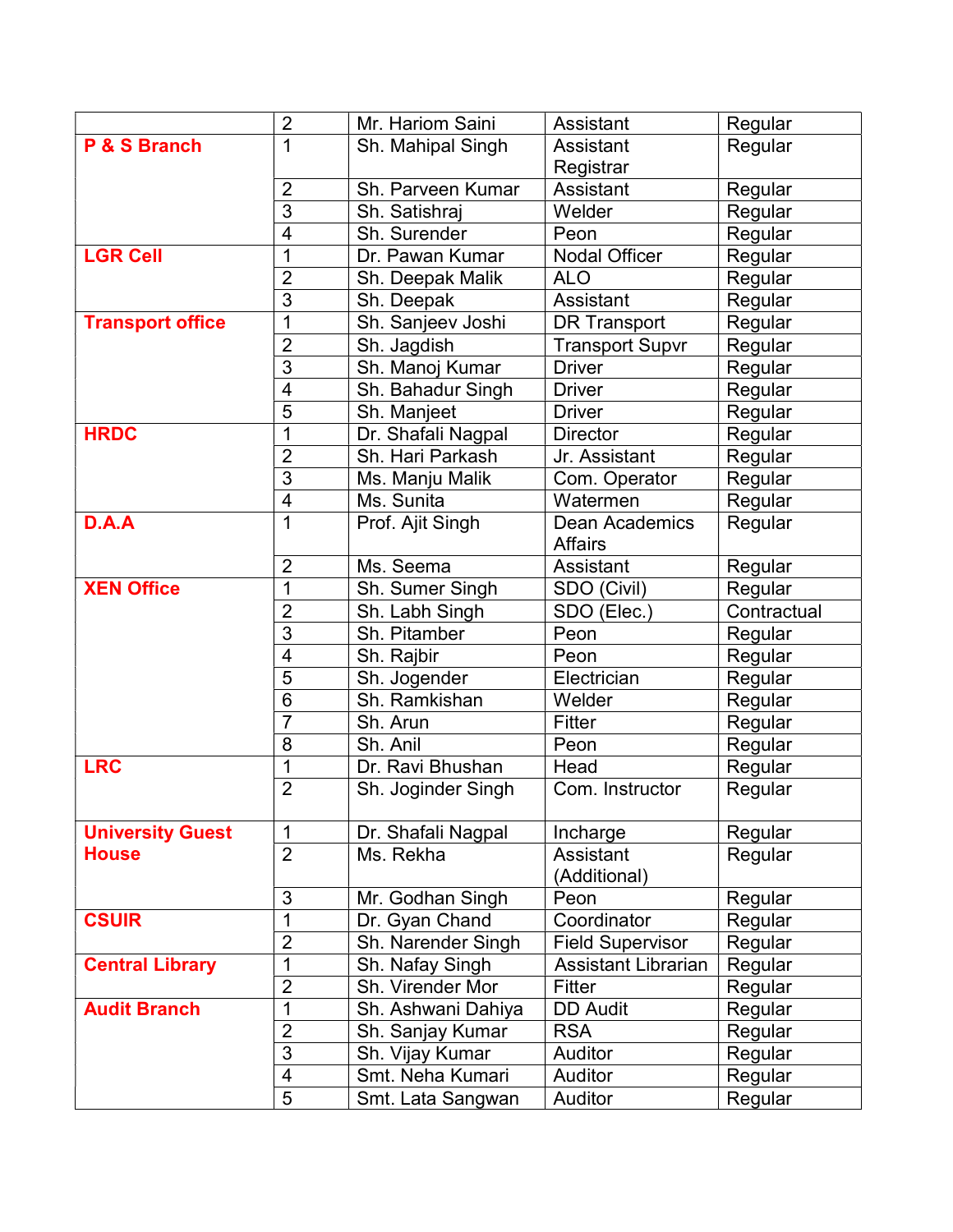|                                        | 6              | Ms. Jagmati          | Water carrier                   | Regular |
|----------------------------------------|----------------|----------------------|---------------------------------|---------|
| <b>DSW</b>                             | 1              | Prof. Ipshita Bansal | Dean Student                    | Regular |
|                                        |                |                      | Welfare                         |         |
|                                        | $\overline{2}$ | Sh. Ankit Garg       | Com. Asst-cum-                  | Regular |
|                                        |                |                      | <b>DEO</b>                      |         |
|                                        | 3              | Mr. Godhan Singh     | Peon                            | Regular |
|                                        | $\overline{4}$ | Sh. Mahender Singh   | Peon                            | Regular |
| <b>Deptt. of Mgt</b><br><b>Studies</b> | 1              | Sh. Surender         | Restorer                        | Regular |
| <b>Deptt of ECE</b>                    | 1              | Sh. Anand Singh      | <b>Technical Asst.</b>          | Regular |
|                                        | $\overline{2}$ | Sh. Sandeep Rangi    | Tech. Assistant                 | Regular |
|                                        | 3              | Sh. Rajender Singh   | Lab Attendant                   | Regular |
| Deptt. of FT                           | 1              | Mrs. Mukesh          | Lab Attendant                   | Regular |
|                                        | $\overline{2}$ | Sh. Samunder         | Lab Attendant                   | Regular |
| <b>Deptt. of CSE/IT</b>                | 1              | Ms. Priyanka         | DEO-cum-Com<br>Asst.            | Regular |
|                                        | $\overline{2}$ | Sh. Dilawar Singh    | Lab Attendant                   | Regular |
| <b>University Computer</b>             | 1              | Prof. Ajit Singh     | Incharge                        | Regular |
| <b>Center</b>                          | $\overline{2}$ | Sh. Sunil Khurana    | <b>Technical</b><br>Assistant   | Regular |
|                                        |                |                      |                                 |         |
| <b>Chief Warden Office</b>             | 1              | Dr. Murti Malik      | Chief Warden                    | Regular |
|                                        | $\overline{2}$ | Ms. Geeta            | <b>Assistant</b>                | Regular |
|                                        | 3              | Smt. Sunil           | <b>Hostel Warden</b>            | Regular |
|                                        | $\overline{4}$ | Smt. Jaiwanti        | <b>Hostel Warden</b>            | Regular |
|                                        | 5              | Smt. Urmila Arya     | <b>Hostel Supervisor</b>        | Regular |
|                                        | 6              | Smt. Kavita          | <b>Hostel Supervisor</b>        | Regular |
|                                        | 7              | Ms. Seema            | <b>Hostel Supervisor</b>        | Regular |
|                                        | 8              | Smt. Pinki           | <b>Hostel Attendant</b>         | Regular |
|                                        | 9              | Smt. Rashmi          | <b>Hostel Attendant</b>         | Regular |
|                                        | 10             | Smt. Veena           | <b>Hostel Attendant</b>         | Regular |
|                                        | 11             | Smt. Neelam          | <b>Hostel Attendant</b>         | Regular |
|                                        | 12             | Smt. Rajesh          | <b>Hostel Attendant</b>         | Regular |
|                                        | 13             | Smt. Manju           | <b>Hostel Attendant</b>         | Regular |
|                                        | 14             | Smt. Suman           | <b>Hostel Attendant</b>         | Regular |
| <b>Campus School</b>                   | 1              | Smt. Rekha           | <b>Accountant (Half</b><br>day) | Regular |
|                                        | $\overline{2}$ | Sh. Ramgiri          | <b>Record Keeper</b>            | Regular |
| <b>RC Kharal</b>                       | 1              | Sh. Dinesh Kumar     | Supdt.                          | Regular |
| <b>South Campus</b>                    | 1              | Sh. Jitender         | Accountant                      | Regular |
| <b>Bhainswal</b>                       | $\overline{2}$ | Sh. Joginder Singh   | Electrician                     | Regular |
|                                        | $\overline{3}$ | Sh. Surender Singh   | Turner                          | Regular |
|                                        | $\overline{4}$ | Smt. Kalyani         | Peon                            | Regular |
| <b>Canteen</b>                         | 1              | Sh. Mahipal Singh    | Convener                        | Regular |
|                                        |                |                      |                                 |         |